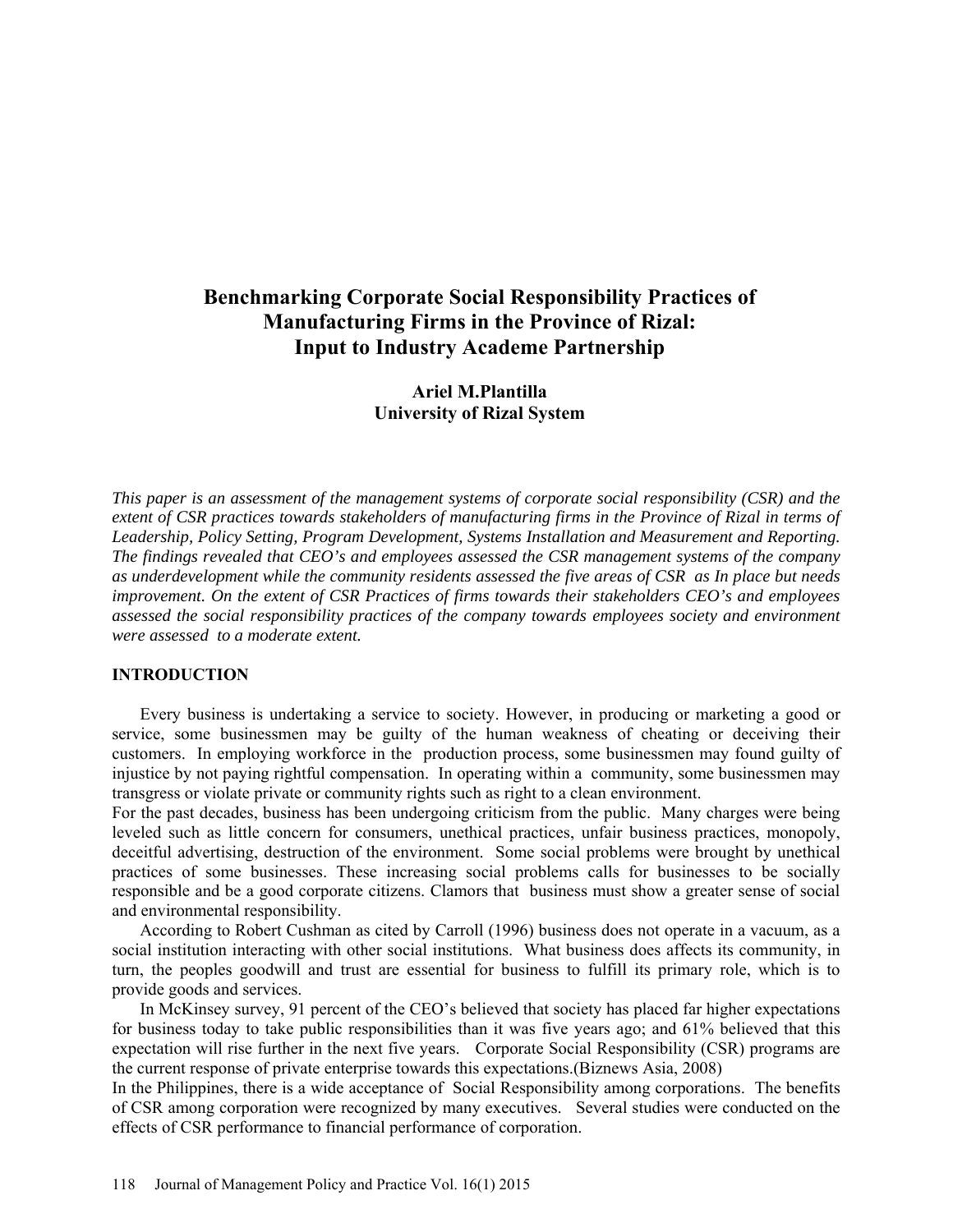Today, companies and private had established their own corporate foundations to make a difference in the life of Filipinos. The League of Corporate Foundations, an umbrella organizations of corporate foundations was organized to synergize all foundations effort to deliver a deeper impact on society's development.

Several studies show the increasing awareness of CEO's on Corporate Social Responsibilities. This has been topic of round table discussions and business fora both in the local and international business community. The practice of CSR were viewed as strategic tool to enhance corporate value. The philosophy were manifested in their corporate culture, corporate vision and mission statement.

However the practice of Corporate Social Responsibility among small and medium manufacturing firms in the Philippines has not been well investigated as compared to large companies. The benefits of engaging in CSR among corporations has been proven. CSR has been viewed as an avenue to uplift corporate reputation vis- a-vis increasing customers loyalty. The corporate social investments and the returns of these investments were qualitatively and quantitatively seen.

#### **Objectives**

The general objective of this study was to assess the management systems of corporate social responsibility (CSR) and the extent of CSR practices towards stakeholders of manufacturing firms in the Province of Rizal as an input to business industry-academe partnership. It specifically aimed to:

- 1. Determine the profile of manufacturing firms in the Province of Rizal in terms of:
	- 1.1 company size (capitalization),
	- 1.2 number of employees,
	- 1.3 ISO certification status?
- 2. Comparatively assess CSR management systems of manufacturing firms in the following aspects:
	- 2.1 Leadership
	- 2.2 Policy Setting
	- 2.3 Program Development
	- 2.4 Systems Installation
	- 2.5 Measurement and Reporting
- 3. Determine the extent of the CSR practices of manufacturing firms towards the following stakeholders such as employees, society and environment as assessed by the CEO or managers, employees and community and when they were grouped according to profile.
- 4. Determine the problems encountered by manufacturing firms in the management of their CSR programs.
- 5. Determine the significant differences on the assessment of the three respondents on CSR management systems and the extent of practices of manufacturing firms towards the following stakeholders such as employees, society and environment.

## **Research Design and Methodology**

Descriptive method of research was used to describe how corporate social responsibility was practiced in manufacturing industry, to assess the management of social development programs of many manufacturing companies and to identify best practices that the company were doing in relation to their internal and external stakeholders such as employees, society and environment.

The study focused on registered manufacturing enterprises in the province of Rizal as the subjects of the study. Out of ninety one (91) registered manufacturing firms only seventy four (74) companies responded. Key informants of the study that assessed the CSR management systems of the company and the extent of their practices towards various stakeholders were divided into three groups. The first group composed of CEO or CSR manager of the company. The second group were the permanent employees of the firm or referred to in this study as internal stakeholder , and the third group were the community residents, community leaders and recipients of various program or projects of the company within the immediate community.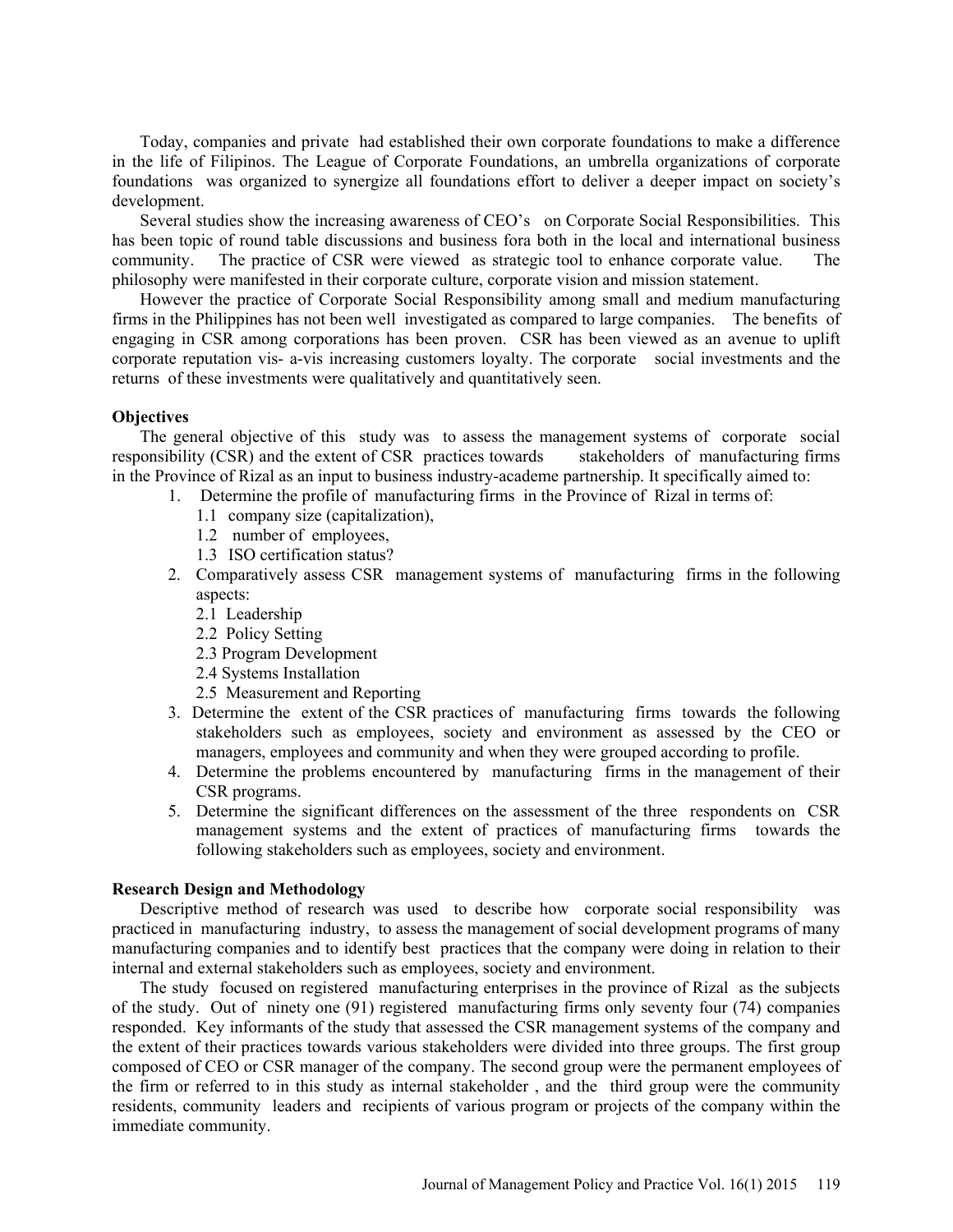The Corporate Citizenship tool or the stakeholder rating tool by Philippine Business for Social Progress (PBSP) was used with permission in measuring the stakeholders' impression on the company's CSR performance in terms of system and processes. Triangulation among stakeholders were done to validate the responses of the CEO's or CSR managers. The following scale, equivalent and descriptive interpretations were used to quantitatively qualitatively describe the assessment

|                         | For CSR management systems |                                                   |                                                                                                                                     |
|-------------------------|----------------------------|---------------------------------------------------|-------------------------------------------------------------------------------------------------------------------------------------|
| Scale                   | Scale Interval             | Verbal Interpretation                             | Description                                                                                                                         |
|                         |                            | In place and Effective                            | The item<br>indicator<br><b>1S</b>                                                                                                  |
| 5                       | $4.51 - 5.00$              | (PE)                                              | established<br>and<br><b>1S</b><br>effectively<br>used<br>and<br>applied                                                            |
| $\overline{\mathbf{4}}$ | $3.51 - 4.50$              | Place<br>but<br>needs<br>In.<br>Improvement (PNI) | indicator<br>The<br>item<br><sup>is</sup><br>established<br>and is<br>being<br>but still requires<br>applied<br>further improvement |
| 3                       | $2.51 - 3.50$              | Underdevelopment (U)                              | The item indicator is being<br>tested and applied in certain<br>areas / aspect of the operation                                     |
| $\boldsymbol{2}$        | $1.51 - 2.50$              | Of Interest (OI)                                  | The item indicator is not<br>present but<br>is<br>being<br>considered                                                               |
| 1                       | $1.0 - 1.50$               | Not Present/<br>Not \,<br>Applicable (NP)         | The item indicator is<br>not<br>significant<br>the<br>1n<br>operation of CSR                                                        |

For the Extent of CSR practices towards employees, society and environment stakeholders

| Verbal Interpretation |
|-----------------------|
| Very Great Extent     |
| <b>Great Extent</b>   |
| Moderate Extent       |
| Limited Extent        |
| Not at all            |
|                       |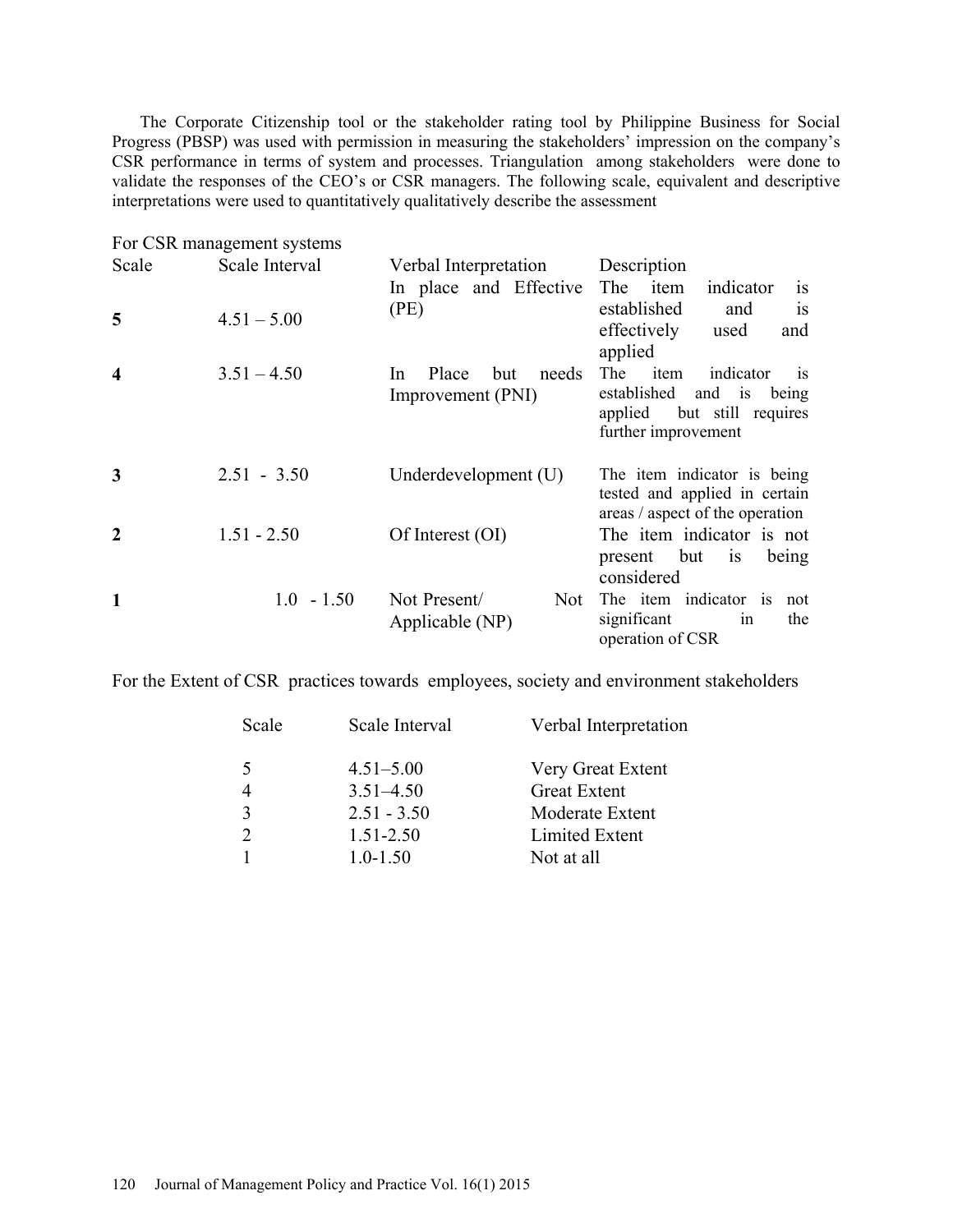**FIGURE 1 MANUFACTURING COMPANIES IN TERMS OF CAPITALIZATION** 



Characteristics of Manufacturing Firms in the Province of Rizal in terms of company size (capitalization), number of employees, ISO Certification Status

#### **RESULTS AND DISCUSSIONS**

In terms of capitalization majority of manufacturing firms were classified as SME with 56 or 75.7 percent while 18 or 24.3 percent were large companies. The findings of this study was affirmed by the NSO report that as of 2003, 99.6 percent of the registered businesses in the Philippines were small and medium enterprises and the rest are large establishments.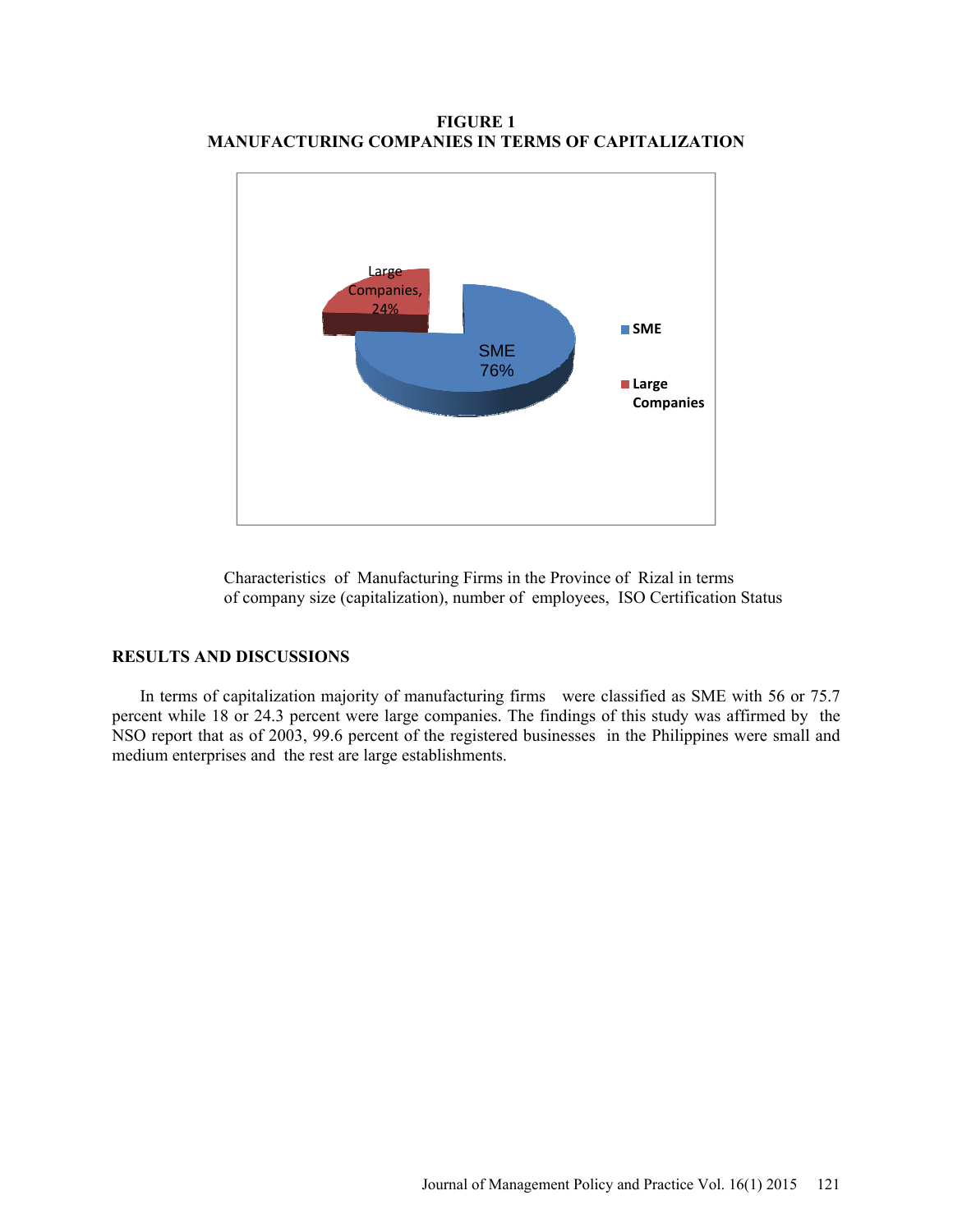**FIGURE 2 MANUFACTURING FIRMS IN TERMS OF NUMBEROF EMPLOYEES** 



**FIGURE 3 MANUFACTURING COMPANIES IN TERMS OF ISO STATUS** 



In terms of number of employees, majority of the manufacturing companies in the province of Rizal employs 50- 100 workers and below 50 workers with a frequency of 26 or 35.1 percent and 23 or 31.1 percent. 13 companies or 17.6 percent employs 101-200 employees, 7 or 9.5 percent has a labor force of 201 – 500. Only 5 companies or 6.8 percent has more than five hundred work force. This further confirms the findings in table 3 that in terms of number of personnel majority of the companies in Rizal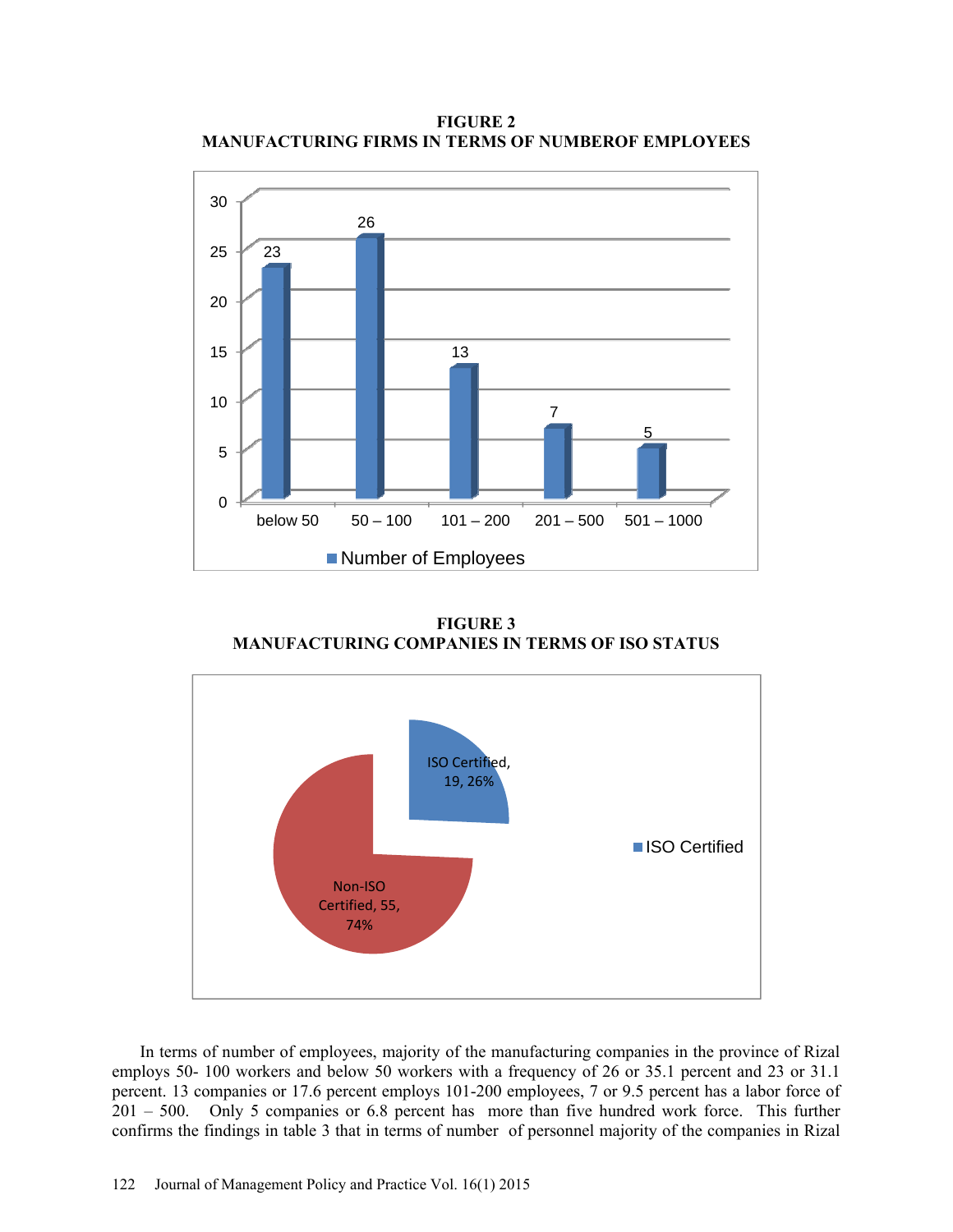are small and medium (SME) companies. As to certification status, out of seventy four companies only 19 or 25.68 percent of the manufacturing company's operation are ISO certified while majority of the manufacturing companies are non-ISO certified with 55 or 74.32 percent.

This is due to the fact that many of the manufacturing companies in Rizal were small and medium sized enterprises with limited resources and most of this companies are serving the local market, so they have not sought for quality assurance certification of their operation.

|                                           | Group of Respondents |              |      |                        |      |             |      |              |
|-------------------------------------------|----------------------|--------------|------|------------------------|------|-------------|------|--------------|
| of<br><b>CSR</b><br>Aspects<br>Management | CEO<br>Employees     |              |      | Community<br>Residents |      | Overa<br>11 |      |              |
|                                           | WМ                   | V.I          | WM   | V.I                    | WM   | V.I         | WМ   | V.I          |
| Leadership                                | 3.37                 | U            | 2.81 | $\mathbf{U}$           | 3.96 | <b>PNI</b>  | 3.32 | U            |
| Policy Setting<br>2.                      | 3.47                 | U            | 3.13 | $\mathbf{U}$           | 4.08 | <b>PNI</b>  | 3.43 | $\mathbf{U}$ |
| Program Development<br>3.                 | 3.09                 | $\mathbf{U}$ | 2.51 | $\mathbf{U}$           | 3.82 | <b>PNI</b>  | 3.07 | $\mathbf{U}$ |
| <b>Systems Installation</b><br>4.         | 3.26                 | $\mathbf{U}$ | 2.69 | $\mathbf{U}$           | 3.91 | <b>PNI</b>  | 3.25 | $\mathbf{U}$ |
| and<br>5.<br>Measurement<br>Reporting     | 3.08                 | U            | 3.17 | $\mathbf{U}$           | 3.73 | <b>PNI</b>  | 3.55 | <b>PNI</b>   |

**TABLE 1 CSR MANAGEMENT SYSTEMS OF MANUFACTURING FIRMS**

Legend: U = Underdevelopment PNI = In Place but Needs Improvement OI = Of Interest **Range of scale** 2.51 - 3.50 3.51 – 4.50 1.51 - 2.50

As can be gleaned from the table that as regards to CSR leadership was assessed as underdevelopment by the CEO and the employees while the community residents assessment of leadership as in place but needs improvement. The results implies that the three group of respondent differ in their perception of leadership involvement of corporate officers to CSR . The community stakeholders believed that the corporate officers take active involvement in the implementation of CSR programs of the company since this respondents from the community were recipients of the various social development programs or projects of the company. They have positive assessment to company leadership as beneficiaries of the programs to the community. They have seen the presence of leadership of corporate officers in the implementation of the programs during meetings and community consultations. The CEO and employees honestly reveal that company leader's initiative to CSR is being tested and applied in certain areas of operation particularly in the management of workplace through fostering good workplace practice.

Policy Setting was underdevelopment stage as assessed by the CEO and employee respondents. The community residents assessed the policy setting as in place but needs improvement.Focus group discussion revealed that CSR initiatives of the company were focused more on the internal stakeholders of the company and the environment. It justify the fact that corporate leaders recognized the importance of establishing a good workplace conditions which further confirmed by the employee respondents and community. The concept of Maximiano (2007) affirmed the findings of the study. He cited that CSR is a policy, an attitude and management philosophy on how employees are treated that encompasses multitude of business practices such as fair wages, non discriminatory hiring, equal employment opportunities and the respect for workers right. A firm cannot claim of being a good corporate citizen while failing in its utmost duty to provide good working conditions. It is more likely that a firm becomes socially responsible first to its internal stakeholders or employees by providing good working conditions before it practice corporate citizenship to external stakeholders or community.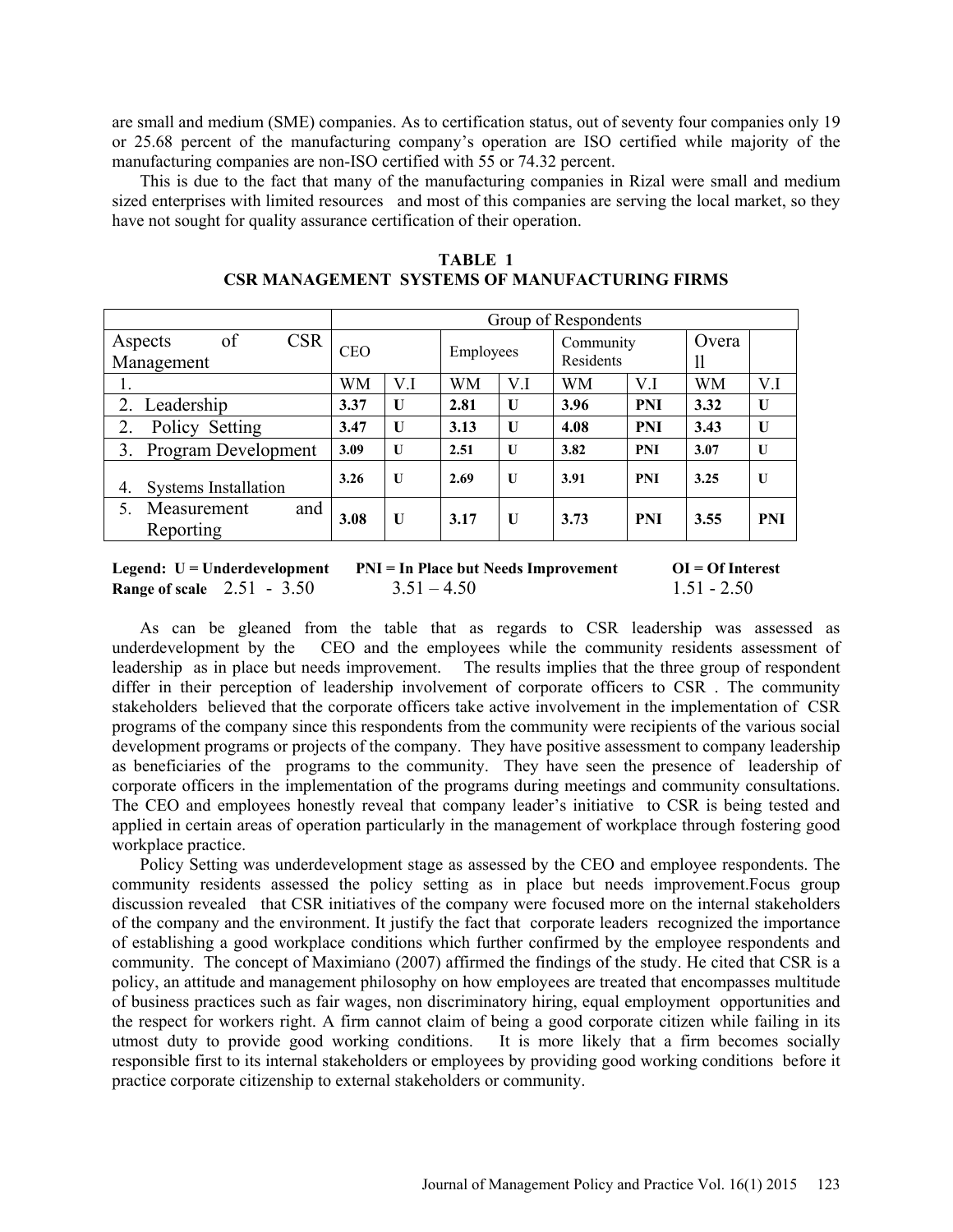The three groups of respondents varied in their assessment of CSR program development of the company, for CEO's and employees program development was underdevelopment stage However, the community residents revealed that program development of the company is In place but needs

The data reflected in the table revealed that CSR systems installation of manufacturing was at underdevelopment stage as assessed by the CEO and employee respondents. On the other hand, the community residents differ in their assessment to the CSR systems installation as in place but needs improvement**.**

When it comes to measurement and reporting CEO and employees assessment was underdevelopment. While , the community residents assessed that the company's CSR measurement and reporting was in place but needs further improvement. Focus Group Discussion validated that disclosure of CSR performance and accomplishment were limited only to corporate owners, board and corporate officers only through annual reports.

#### **TABLE 2 EXTENT OF CSR PRACTICES OF MANUFACTURING FIRMS TOWARDS STAKEHOLDERS**

|                                                 | <b>Group of Respondents</b> |      |           |           |                          |                          |          |           |  |  |
|-------------------------------------------------|-----------------------------|------|-----------|-----------|--------------------------|--------------------------|----------|-----------|--|--|
| CSR Practices of the Company to<br>stakeholders | <b>CEO</b>                  |      | Employees |           | Community<br>Residents   |                          | Over-all |           |  |  |
|                                                 | WM                          | V.I. | WМ        | V.L       | WМ                       | V.I.                     | WМ       | V.I.      |  |  |
| towards Employees                               | 3.31                        | MЕ   | 3.11      | <b>ME</b> | $\overline{\phantom{0}}$ | $\overline{\phantom{0}}$ | 3.26     | <b>ME</b> |  |  |
| towards Society                                 | 2.76                        | МE   | 2.30      | LE        | 3.45                     | МE                       | 3.02     | <b>ME</b> |  |  |
| towards Environment                             | 3.05                        | MЕ   | 2.61      | МE        | 3.47                     | МE                       | 3.02     | МE        |  |  |
|                                                 |                             |      |           |           |                          |                          |          |           |  |  |

| Legend: GE = Great Extent | $ME = Modern$   | $LE = Limited$ Extent |
|---------------------------|-----------------|-----------------------|
| $(3.51 - 4.50)$           | $(2.51 - 3.50)$ | $(1.51 - 2.50)$       |

Table 2 shows that the extent of social responsibility of the manufacturing firms towards employees as assessed by the CEO and employees as Moderate Extent as reflected in the grand mean of 3.31 for the CEO and 3.11 for the employees both interpreted as moderate extent. CEO and employee respondents rated the responsibility of the company to "ensure workplace safe and healthy as to a Great Extent practiced by the company.

It only implies that social responsibility of the manufacturing companies in Rizal towards employees were focused on the satisfaction of basic employee right to good workplace conditions and compliance of governmental laws on labor specifically the provision of health insurance and payment of living wage.

The extent of social responsibility of manufacturing firms in Rizal towards the society or social investment as assessed by the CEO and community residents as Moderate Extent. While the employee respondents revealed that social responsibility of manufacturing firms was to a Limited Extent. The three group of respondents unanimously said that the company apply ethical, social and environmental criteria in developing business relationship.

They differ in their assessment as to the philanthropic activities of the manufacturing companies. CEO rated the company donates percentage of profit to charity or social development and support to established charitable organizations, hospital and educational institutions as Moderate Extent.

The extent of social responsibility practices of the manufacturing firms towards environment as assessed by the CEO, employees and community residents as Moderate Extent.

The Installation anti pollution equipment as Great Extent as rated by CEO and community residents, while for the employee revealed that this item was to a Moderate Extent practiced in the company. Least being practiced in the company are "Educating customers on proper disposal of product packaging", "Initiate clean up drive and tree planting in the community" and "Pursue leadership among peers in the industry in protecting the environment" all are to a Moderate Extent.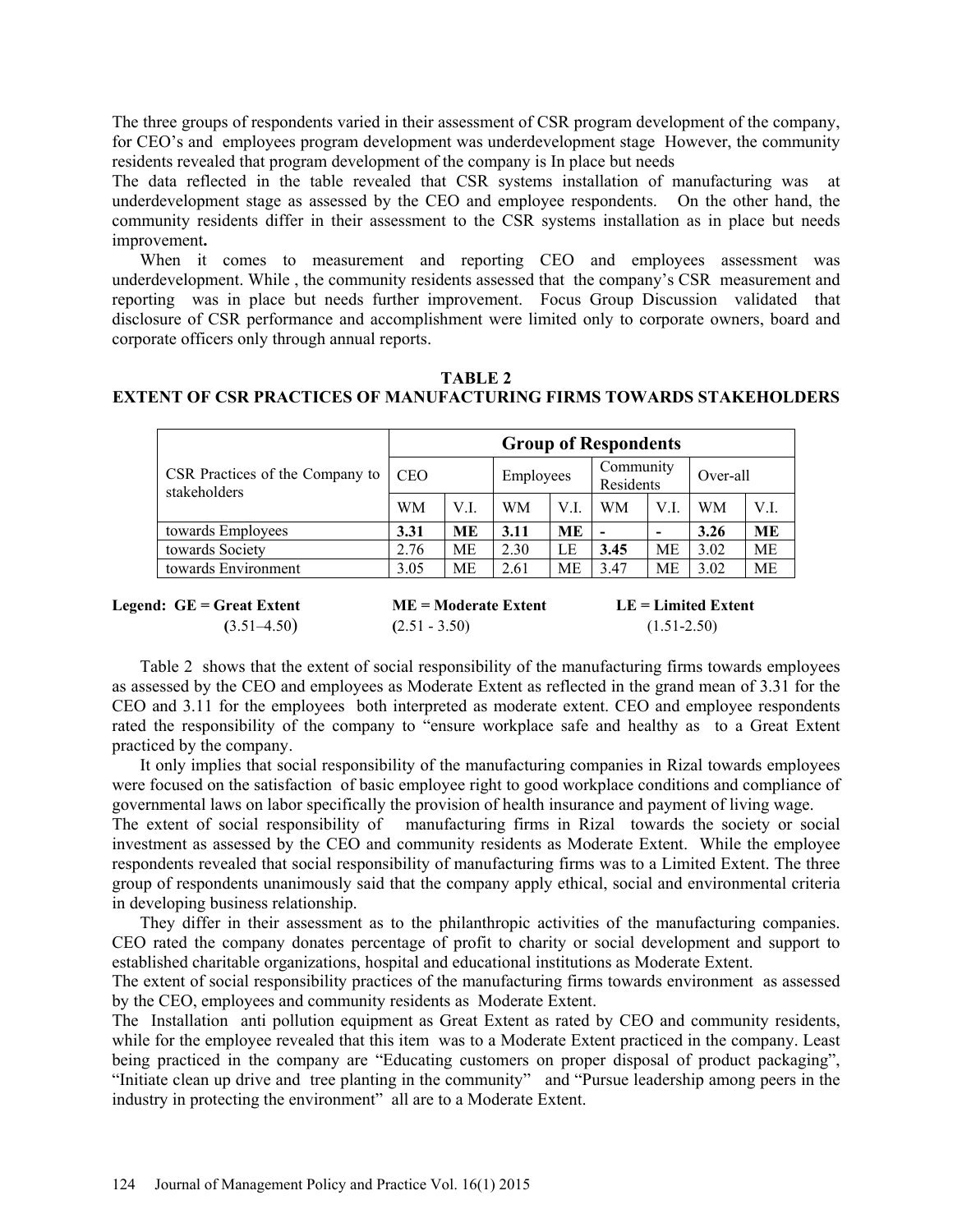## **TABLE 3 EXTENT OF CSR PRACTICES OF MANUFACTURING FIRMS TOWARDS STAKEHOLDERS WHEN GROUPED IN TERMS OF COMPANY SIZE AND ISO STATUS**

| CSR Practices of the Company | <b>SME</b> |           | Large     |           | ISO Certified |           | Non-ISO Certified |           |
|------------------------------|------------|-----------|-----------|-----------|---------------|-----------|-------------------|-----------|
|                              | <b>WM</b>  | V.I.      | <b>WM</b> | V.I.      | <b>WM</b>     | V.I.      | <b>WM</b>         | V.L       |
| towards Employees            | 2.80       | <b>ME</b> | 3.92      | GE        | 3.89          | GE        | 2.79              | <b>ME</b> |
| towards Society              | 1.96       | LE        | 3.36      | <b>ME</b> | 3.38          | <b>ME</b> | 1.94              | LE        |
| towards Environment          | 2.28       | LE        | 3.56      | GE        | 3.50          | <b>ME</b> | 2.28              | LE        |
|                              |            |           |           |           |               |           |                   |           |

**Legend: GE = Great Extent ME = Moderate Extent LE = Limited Extent (**3.51–4.50) **(**2.51 - 3.50) (1.51-2.50)

Table 3 shows that the differences on the extent of social responsibility of the small and medium sized manufacturing firms towards employees as Moderate Extent and for large manufacturing firms Great Extent. Manufacturing companies "Ensures that the workplace is safe and healthy." as Great Extent for SME and Very Great Extent practiced by large manufacturing firms. It only implies that CEO of large manufacturing companies are more aware of their social responsibility towards employees. They strictly observe basic employees right to safe and healthy workplace conditions and compliance of governmental laws on labor specifically the provision of health insurance and payment of living wage and allows employees to join union. These rights of workers was to a limited extent allowed in small and medium sized companies.

SME and Large manufacturing firms also differs in the performance of responsibility towards society or social investment which is to a Limited Extent for SME firms and to a Moderate Extent Large firms. Ethical, social and environmental criteria when developing business relationship" was top most social responsibility among the manufacturing firms but to a varying degree. This criterion was to a Moderate Extent implemented among SME's While for Large manufacturing firms practiced this item as Great Extent. This implies that SME manufacturing companies were not aware of their of their social responsibility towards society as compared to large companies. This can be explained by the fact that SME's cannot extend help to their community due to limitations in financial resources.

On the extent of social responsibility practices of the manufacturing firms towards environment . SME practiced responsibility towards environment was to Limited Extent while Large manufacturing firms practiced environmental responsibility to a Great Extent. SME and Large manufacturing firms differ in their practices towards protection of the environment. Installation of anti-pollution equipment was to a Great Extent followed in Large Manufacturing companies while SME installed anti- pollution equipment to a Moderate Extent. CSR practices towards employees of ISO certified companies differs to a Non-ISO certified companies. This was due to the fact that employees welfare is important indicator in ISO certification. IN the interview among CEO's revealed that they have written human rights policy that protects human rights of employees and prohibits discrimination based on race, gender or age. They did not encourage employees to form unions but they ensure that employees have representation to Labor Management Committee (LMC) of the company.

As reflected in the table the CSR practices of manufacturing companies towards society or community was to a Moderate Extent for ISO certified companies and Limited Extent for Non-ISO certified companies. Both apply ethical, social and environmental criteria when developing business relationship but at varying degree ISO certified companies practice it to a Great Extent while Non-ISO certified companies practice it to Limited Extent. With regard to philanthropic practices such as donations to charity, support established institutions. ISO certified companies conducted this activities to a Moderate Extent as reflected while Non-ISO certified companies to a Limited Extent.

As presented also in the table ISO certified manufacturing firms and non ISO certified manufacturing companies differ in their assessed extent of social responsibility practices towards environment. ISO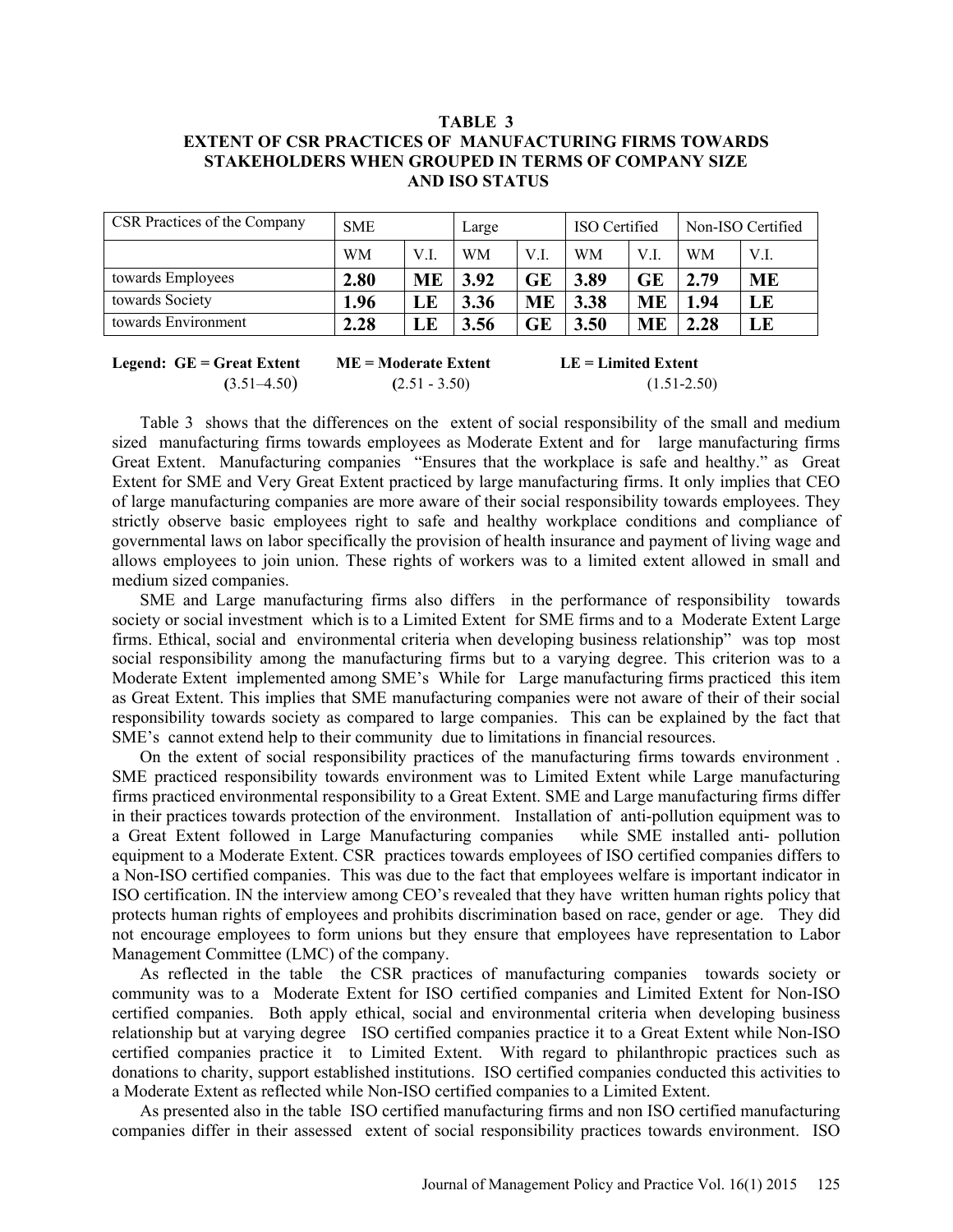certified companies moderately practice environmental responsibility while non-ISO certified manufacturing companies practice environmental responsibility to a limited extent.

#### **TABLE 4 SIGNIFICANT DIFFERENCES ON MEAN OF THE THREE GROUP OF RESPONDENTS ON CSR MANAGEMENT OF MANUFACTURING FIRMS**

| Variable: Leadership              |                        |                    |            |         |           |                          |  |
|-----------------------------------|------------------------|--------------------|------------|---------|-----------|--------------------------|--|
| Group                             |                        | Mean<br>Assessment | F-Computed | P-value | Decision  | Verbal<br>Interpretation |  |
| <b>CEO</b>                        |                        | 3.37               |            |         |           | Significant              |  |
| Employees                         |                        | 2.81               | 18.380     | 0.000   | Reject Ho |                          |  |
| Community                         |                        | 3.96               |            |         |           |                          |  |
| Variable: Policy Setting          |                        |                    |            |         |           |                          |  |
| Group                             |                        | Mean<br>Assessment | F-Computed | P-value | Decision  | Verbal<br>Interpretation |  |
| <b>CEO</b>                        |                        | 3.47               |            |         |           | <b>Not</b>               |  |
| Employees                         |                        | 3.13               | 2.680      | 0.070   | Accept Ho | Significant              |  |
| Community                         |                        | 4.08               |            |         |           |                          |  |
| Variable: Program Development     |                        |                    |            |         |           |                          |  |
|                                   |                        | Mean               | F-Computed | P-value | Decision  | Verbal                   |  |
|                                   |                        | Assessment         |            |         |           | Interpretation           |  |
| <b>CEO</b>                        |                        | 3.09               |            | 0.000   |           | Significant              |  |
| Employees                         |                        | 2.51               | 25.003     |         | Reject Ho |                          |  |
| Community                         |                        | 3.82               |            |         |           |                          |  |
| Variable: Systems Installation    |                        |                    |            |         |           |                          |  |
| Group                             |                        | Mean<br>Assessment | F-Computed | P-value | Decision  | Verbal<br>Interpretation |  |
| <b>CEO</b>                        |                        | 3.26               |            |         |           |                          |  |
| Employees                         |                        | 2.69               | 25.374     | 0.000   | Reject Ho | Significant              |  |
| Community                         |                        | 3.95               |            |         |           |                          |  |
| Variable: Measurement & Reporting |                        |                    |            |         |           |                          |  |
| Group                             | <b>Mean Assessment</b> |                    | F-Computed | P-value | Decision  | Verbal<br>Interpretation |  |
| <b>CEO</b>                        | 3.08                   |                    |            |         |           | <b>Not</b>               |  |
| Employees                         | 3.17                   |                    | 2.461      | 0.088   | Accept Ho | Significant              |  |
| 3.73<br>Community                 |                        |                    |            |         |           |                          |  |

As presented in the table, In terms of leadership, there was significant difference on the mean assessment of the three group of respondents on the CSR management system of the company since the computed p-value which is 0.000 with f- computed of 18.380 is less than to the assigned level of significance of 0.05, therefore the null hypothesis that there was no significant differences on mean assessment of the three group of respondents on the Leadership aspect of CSR management system was thus rejected.

The variations in the assessment of the CEO and employees to the community residents on CSR leadership was due to the fact that respondents from the community were recipients of various programs of five companies with tangible programs to the community so their perception of the leadership is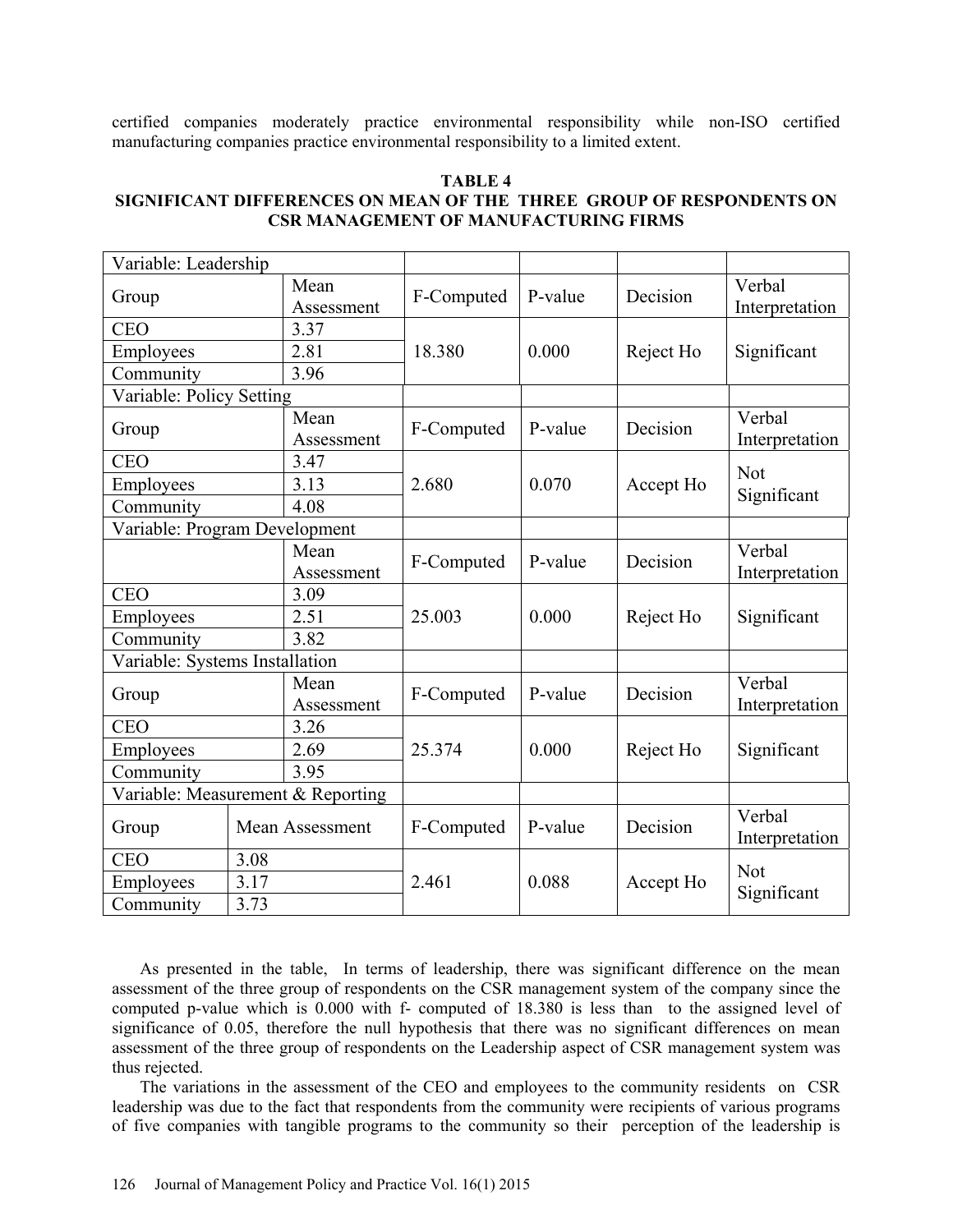influenced by the benefit they gained from the company. The low mean assessment of the employees as compared to CEO was due to low awareness and participation of the employees on CSR activities of the company.

In terms of policy setting, the p-value of 0.070 indicates that there is sufficient evidence that all means are equal when alpha is set at 0.05 level of significance since p-value is greater than alpha at 0.05. therefore the null hypothesis that there is no significant difference on mean assessment of the three group of respondents on Policy Setting aspect of CSR management was accepted . It means that the mean assessment of the CEO, employees and community residents are the same. In terms of Program Development as presented in the table, the p-value of 0.000 with f-computed of 25.0003 was less than 0.05 level of significance which indicates that there was sufficient evidence that all means were not equal when alpha is set at 0.05 level, therefore the null hypothesis that there is no significant differences on mean assessment of the three group of respondents on Program Development aspect of CSR management system was rejected. It means that the assessment of the CEO, employees and community resident were significantly different with each other.

In terms of Systems Installation, as shown in the table there was significant difference on the mean assessment of the three group of respondents on the CSR management system of the company since the computed p-value which is 0.000 with f- computed of 25.374 is less than the assigned level of significance of 0.05, therefore the null hypothesis that there was no significant differences on mean assessment of the three group of respondents on the CSR Systems Installation was rejected.

In terms of measurement and reporting, the ANOVA table revealed that the p-value of 0.088 indicates that there is sufficient evidence that all mean are equal when alpha is set at 0.05 level of significance since p-value is greater than alpha level 0.05. therefore the null hypothesis that there is no significant difference on mean assessment of the three group of respondents on CSR Measurement and Reporting system was accepted . It means that the assessment of the CEO, employees and community residents are the same The respondents revealed in this study that disclosure of CSR performance and accomplishment is done through report and this reports were limited only to the shareholders, board and corporate officers.

#### **TABLE 5 T- TEST ON THE EXTENT OF CSR PRACTICES OF MANUFACTURING FIRMS TOWARDS EMPLOYEES**

| Group      | Mean<br>Assessment | t-Computed | P-value | Decision  | Remarks     |  |
|------------|--------------------|------------|---------|-----------|-------------|--|
| <b>CEO</b> |                    | 3.721      | 0.000   |           | Significant |  |
| Employees  | 8.08               |            |         | Reject Ho |             |  |

The table shows that a p-value of 0.000 is less than the a chosen alpha level of 0.05, which shows enough evidence for a difference on the mean assessment of the respondents on the CSR practices of the company thus the null hypothesis that there is no significant difference on the mean assessment of the CEO and employees on the extent of Social Responsibility practices of the company towards employee stakeholders was rejected. This can be interpreted that the assessment of CEO significantly different from the assessment of the employee respondents.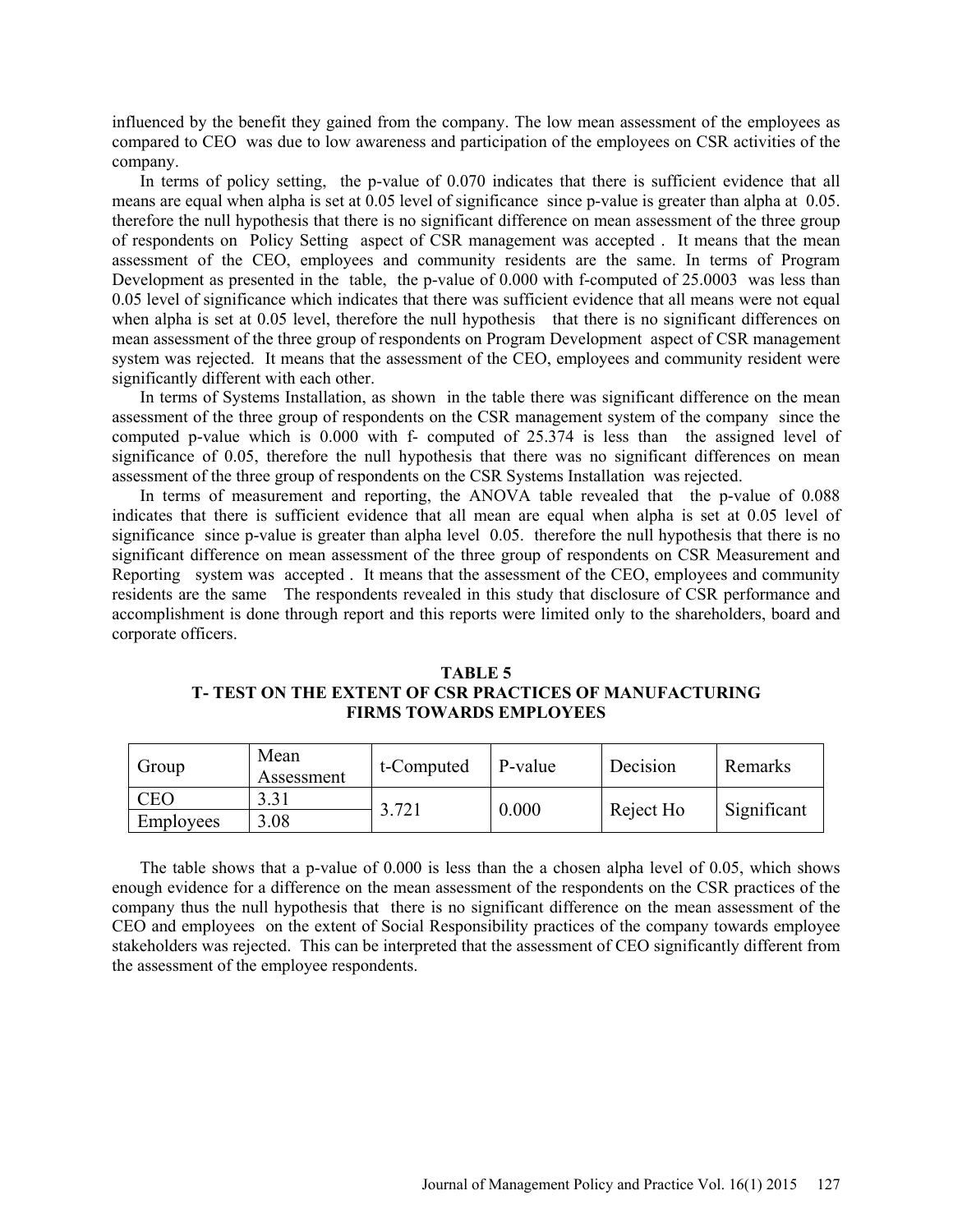#### **TABLE 6 F-RATIO ON THE EXTENT OF CSR PRACTICES OF MANUFACTURING FIRMS TOWARDS SOCIETY AND ENVIRONMENT**

| Stakeholder: Society/Community |                    |            |         |           |             |  |
|--------------------------------|--------------------|------------|---------|-----------|-------------|--|
| Group                          | Mean<br>Assessment | f-Computed | P-value | Decision  | Remarks     |  |
| <b>CEO</b>                     | 2.60               |            |         | Reject Ho |             |  |
| Employees                      | 3.04               | 13.862     | 0.000   |           | Significant |  |
| Community                      | 3.45               |            |         |           |             |  |
| Stakeholder: Environment       |                    |            |         |           |             |  |
| Group                          | Mean<br>Assessment | f-Computed | P-value | Decision  | Remarks     |  |
| <b>CEO</b>                     | 3.05               |            |         |           |             |  |
| Employees                      | 2.61               | 13.984     | 0.000   | Reject Ho | Significant |  |
| Community                      | 3.47               |            |         |           |             |  |

The table shows that the mean assessment of CEO was lower than the mean assessment of the employees but relatively lower than the mean assessment of the community residents on the extent of CSR practices towards society or community. The variations of the mean predict that significant differences exist. This was further confirmed by the inferential statistics reflected in the p-value of 0.000 that is less than the a chosen alpha level of 0.05, which shows enough evidence for a difference on the mean assessment of the respondents on the CSR practices of the company thus the null hypothesis that there is no significant difference on the mean assessment of the three group of respondent on the extent of social responsibility practices of the company towards society or community stakeholders was rejected. As presented in the table, the mean assessment of CEO was higher than the assessment of the employees but the mean of the community was relatively higher than the two type of respondents on the extent of CSR practices towards environment. Inferential statistics confirmed such findings as shown in the computed p-value of 0.000 with f-computed 13.984 which is less than the assigned level of significance of 0.05, which shows enough evidence for a difference on the mean assessment of the respondents on the CSR practices of the company therefore, the null hypothesis that there is no significant difference on the mean assessment of the three group of respondent on the extent of social responsibility practices of the company towards environment was rejected. This implies that the three group of respondents have different perceptions as to how the company performed their responsibility to protect and care for the environment.

## **CONCLUSIONS**

Based on the findings of the study, the following conclusions were drawn:

- 1. Majority of manufacturing firms in the province of Rizal were Small and Medium Enterprises, employing small number of workforce and non-ISO certified.
- 2. Corporate Social Responsibility among manufacturing firms in the province of Rizal was underdevelopment stage based on the five aspects of CSR management system.
- 3. Manufacturing companies with large number of employees and considered as matured in the industry were assessed to be better- off in the performance of the Corporate Social Responsibility as well as those companies with ISO certification, and with large capitalization.
- 4. CSR practices of manufacturing firms towards employees, society and environment stakeholder was moderate extent.
- 5. There was significant difference on the assessment of the three group of respondents on the CSR management system of the company specifically in the aspect of CSR Leadership, Program Development and Systems Installation. There is no significant difference in the assessment of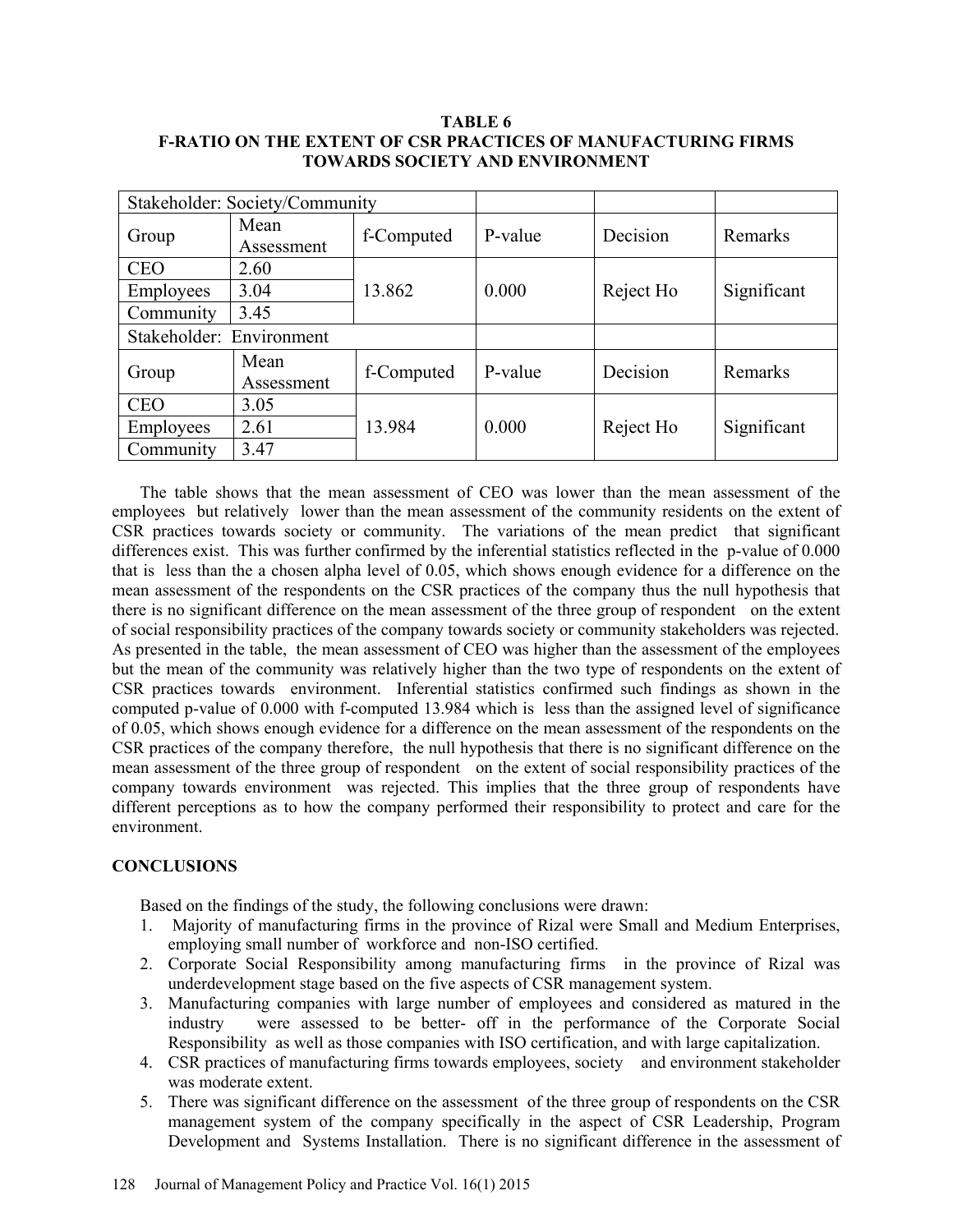the CEO, employees and community residents on the CSR management system of the company specifically in the aspects of Policy Setting and Measurement and Reporting.

- 6. The three group of respondents diverged on their assessment of the extent of CSR practices of companies towards employee stakeholders, society or community and environment stakeholders which indicate that respondents have different views as to the level of social responsibility practices towards employees, society and environment stakeholders.
- 7. Many manufacturing companies could not implement CSR programs and projects due to limited human resources that will handle the programs and projects, lack of funds to finance the programs and projects and no established CSR systems and process.

## **RECOMMENDATIONS**

In the light of the findings and conclusions made in this study, the following recommendations were hereby presented.

- 1. Corporate officers should consider sustainable social development of the immediate community where they operates as part of the CSR philosophy, policies and programs of the company.
- 2. Establish partnership between the company and academe in the formulation social development programs and to complement each others resources in the implementation of the corporate social development programs of the Organization.
- 3. Multi-stakeholders involvement or participation in the development of social responsibility programs.
- 4. Increase the level of awareness of the stakeholders such as employees, suppliers, community and customers on company CSR policy and philosophy through information dissemination.
- 5. Disclosure of CSR activities performance and accomplishments to other stakeholders like employees and community residents where the firm operates to increase awareness and participation among these stakeholders in the implementation of social responsibility programs.
- 6. Creation or establishment of specific CSR department in the company with enough human resources that will develop and implement sustainable corporate social responsibility programs and projects of the firm.
- 7. Assessment of the impact of the social responsibility programs should be made in order to determine the economic and social value of the programs to the company and to the society.
- 8. Further studies on the relationship or effect of Corporate Social Responsibility performance to corporate financial performance or profitability and investment decisions should be conducted using other variable not included in this study.
- 9. A replication of this study should be undertaken in other industry or sector, in a larger scope or national scope to determine the current practices in other industry with the involvement of more stakeholders such as customer or clienteles, suppliers, stockholders and government.

## **REFERENCES**

Ayala, Jaime Zobel . " Sustainable business solution that engage the base of the pyramid : A Way forward for Growth." *BizNewsAsia ,* 6 no.35 , 16-20 October 2008.

Boatright, J R. 1999 *Ethics and the Conduct of Business 3rd edition* Prentice Hall Inc. New Jersey.

Caroll, A B. 1996 *Business and Society.* South-Western Publishing, USA. .

Carroll, A B. 1999 *Business and Society* South-Western Publishing USA.

Clarke, Thomas 2004 *Theories of Corporate Governance*. Routledge, London: